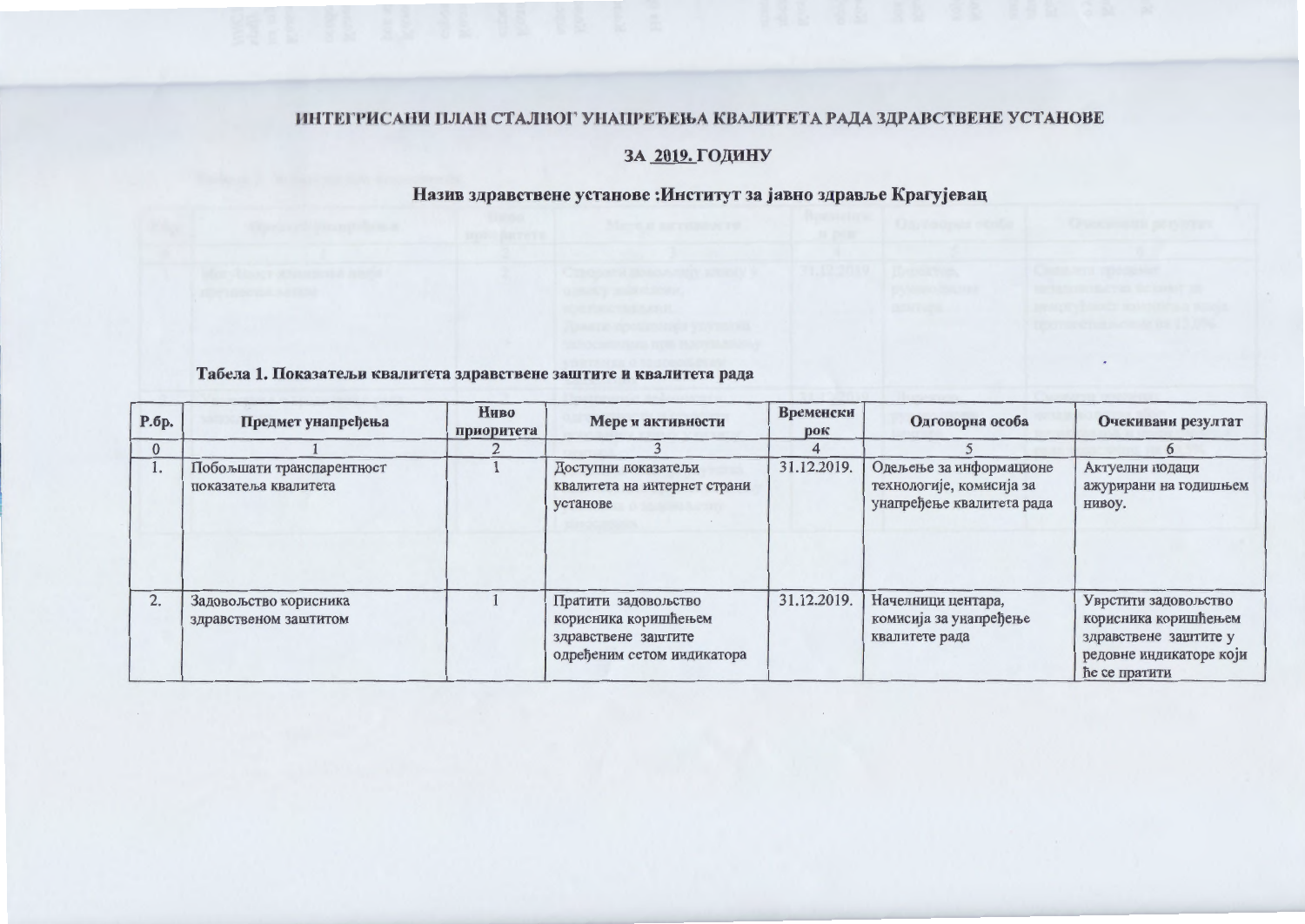# Табела 3. Задовољство запослених

| P.6p.          | Предмет унапређења                          | Huno<br>приоритета | Мере и активности                                                                                                                                                                           | Временск<br>и рок | Одговорна особа                     | Очекивани резултат                                                                                      |
|----------------|---------------------------------------------|--------------------|---------------------------------------------------------------------------------------------------------------------------------------------------------------------------------------------|-------------------|-------------------------------------|---------------------------------------------------------------------------------------------------------|
| $\overline{0}$ |                                             |                    |                                                                                                                                                                                             |                   |                                     |                                                                                                         |
|                | Могућност изношења идеја<br>претпостављеном |                    | Створити повољнију климу у<br>односу запослени,<br>претпостављени.<br>Давати прецизнија упутства<br>запосленима при попуњавању<br>упитника о задовољству<br>запослених                      | 31.12.2019.       | Директор,<br>руководиоци<br>центара | Смањити проценат<br>незадовољства везаног за<br>немогућност изношења идеја<br>претпостављеном на 15,0%. |
| 2.             | Уважавање и вредновање рада<br>запослених   |                    | Прецизније дефинисати<br>одговорности и створити<br>повољнију климу у оквиру<br>центара.<br>Давати детаљнија упутства<br>запосленима при попуњавању<br>упитника о задовољству<br>запослених | 31.12.2019.       | Директор,<br>руководиоци<br>центара | Смањити проценат<br>незадовољства због<br>неуважавања и невредновања<br>рада запослених на 10,5%.       |